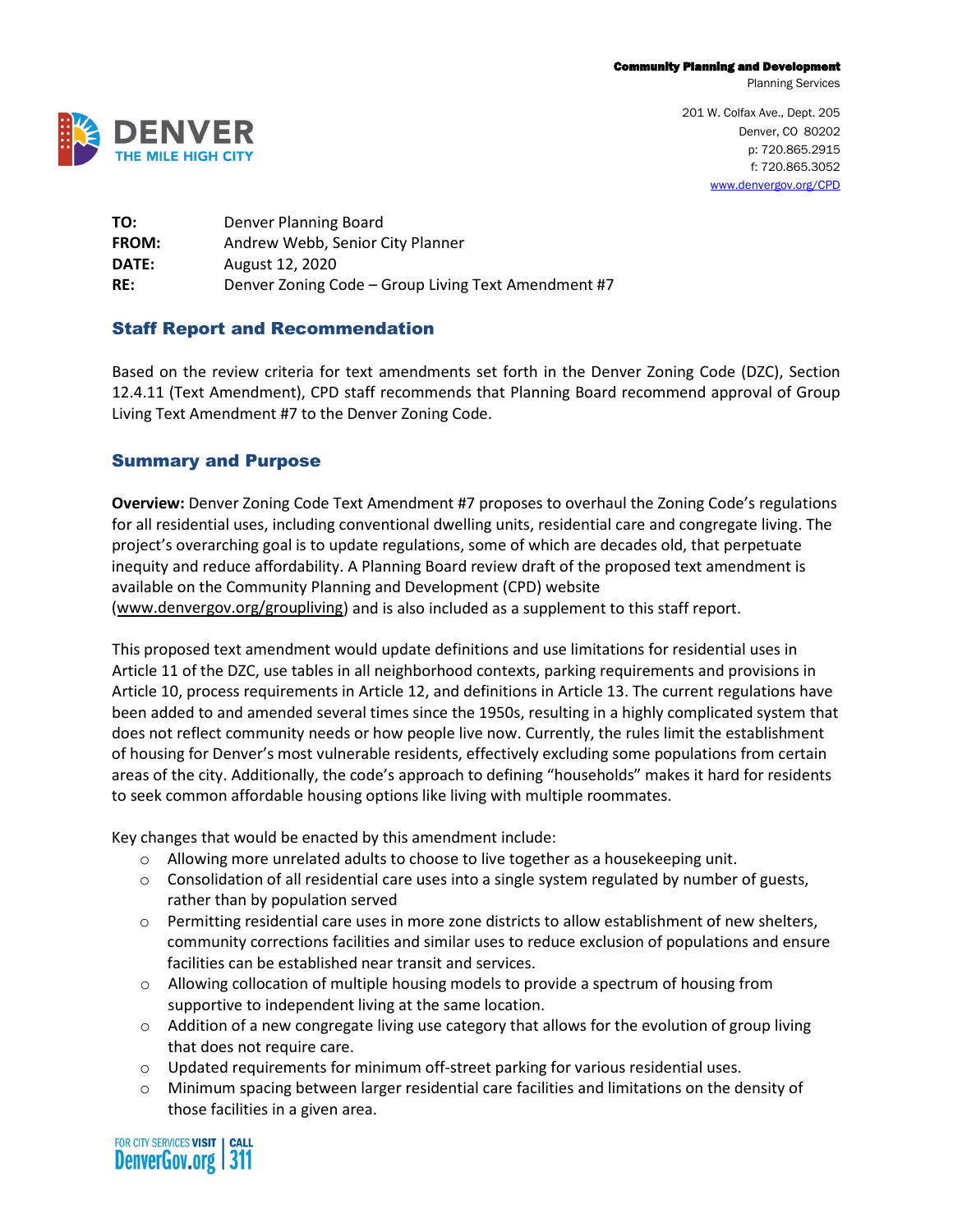$\circ$  Community information meetings prior to submitting a formal application for larger residential care uses to notify and educate neighbors and foster positive relationships.

This proposed text amendment is the culmination of a two-and-a-half year process, begun at the request of City and community leaders. It is one part of many City efforts aimed at ensuring equitable access to housing for all Denver residents, addressing homelessness and reducing obstacles to affordability. The project team worked closely with a diverse, 48-member advisory committee of people whose occupational or lived experience highlighted issues with the current code. This volunteer committee represented a broad cross-section of community members, registered neighborhood organization (RNO) representatives, group-living service providers and clients, elected officials, design professionals and other stakeholders, to ensure a public process that included multiple perspectives and walks of life.

# Existing Regulations

**Summary:** The Denver Zoning Code currently breaks residential uses down into two use categories: Household Living and Group Living. These categories and their specific included uses are defined in the Use Definitions section of the Denver Zoning Code: Section 11.11.2. Use tables in each neighborhood context establish where these uses are permitted and how many off-street vehicle and bicycle parking spaces are required. Use limitations for primary uses are in Section 11.2.9, and vary extensively by zone district and use.

## **Definitions:**

**Household Living** is defined in Sec. 11.12.2.1. In a two-unit or multi-unit dwelling, four unrelated adults and any number of relatives to each may occupy each unit. In single-unit dwellings, which comprise approximately half of Denver's 300,000 dwelling units, the DZC currently permits the following combinations of residents living as a single "non-profit housekeeping unit" (including any permitted domestic employees):

- o A single person, plus any number of relatives, or
- o Two persons living as partners, plus any number of relatives to either, or
- $\circ$  Two unrelated adults over the age of 18, plus any number of relatives to either

The DZC specifically permits certain relatives, which include parents and grandparents, children and step-children, siblings and step-siblings, in-laws, uncles, aunts and niblings (nieces and nephews).

Denver's original zoning adopted in the 1920s was more permissive and did not specify the number of people allowed to live in a household. But amendments throughout most of the  $20^{th}$  century added restrictions to the definition of "family" or "household." In the 1950s, the code permitted up to 5 unrelated adults or any number of related people, but by the early 1960s, that language had been amended to only permit related individuals in single unit dwellings. The number of unrelated individuals permitted in a multi-unit dwelling was reduced from five to four in 1982. After the city lost a challenge at the Colorado Supreme Court, the code was amended in 1989 to allow up to 2 unrelated adults in single unit dwellings. A bundle text amendment in 2018 removed outdated gender-specific terms and exclusionary language defining a family as "a husband and wife" and their children but retained the limit of 2 unrelated adults.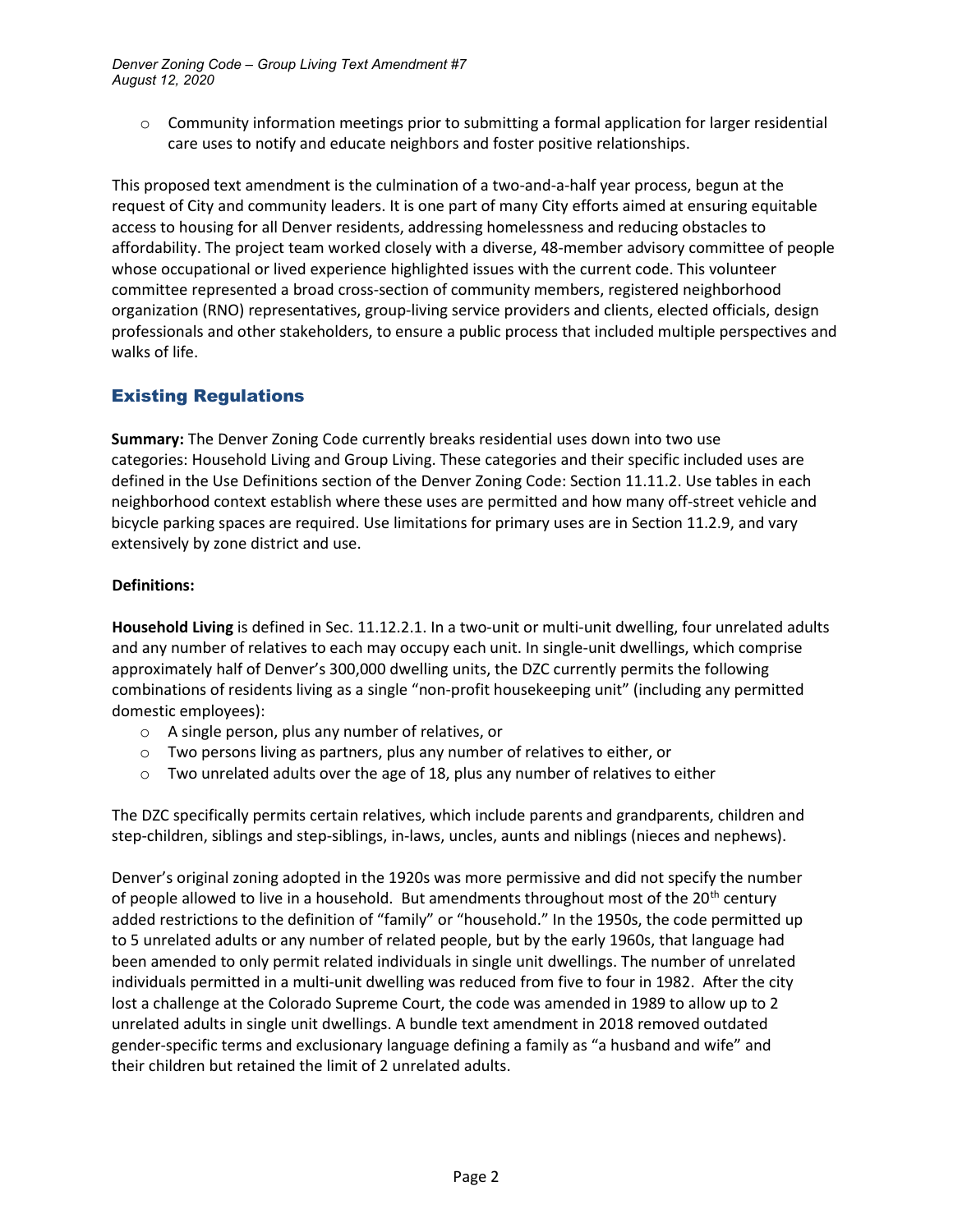Households occupied by persons in excess of these numbers do not clearly fit within existing use types unless they are wholly occupied by adults at least 55 years old ("Residence for Older Adults") or are allowed paradoxically as a "home occupation" such as for family foster care. As a practical matter such groups often receive permits for residential care uses (described below) even when no care is provided, but this can result in different requirements than standard households. Therefore, the zoning administrator has issued an unlisted use determination for an "FHA Group Home" where a dwelling unit is occupied by a larger number of unrelated adults than allowed under the Denver Zoning Code's current definition of "household," but where the dwelling unit's residents are protected under the Federal Fair Housing Act ("FHA") as a "handicapped" population.

**Group Living** is defined in Section 11.12.2.1 and includes Assisted Living Facilities, Community Corrections Facilities, Nursing Homes and Hospices, Rooming and Boarding, Transitional Housing, Special Care, Student Housing and Shelter for the Homeless.

**Residential Care Uses:** Transitional Housing, Shelter for the Homeless, Community Corrections Facility and Special Care homes are considered Residential Care Uses, a subcategory of Group Living. Each one is subject to special use limitations (see "How these uses are regulated," below). Some Residential Care uses are further broken down by number of residents:

- $\circ$  "Large" = facilities serving 9 or more persons
- $\circ$  "Small" = facilities serving 8 or fewer persons

This division is only consistently applied to Special Care uses. Shelters for the Homeless and Community Corrections uses are always considered Large Residential Care uses, regardless of the number of occupants. Transitional Housing uses are always considered Small Residential Care uses, regardless of the number of residents. Assisted living is only considered a Residential Care use in some zone districts.

### **Use Limitations:**

- **Spacing and Density Limitations:** Large Residential Care Facilities are not permitted within 2,000 feet of other such uses, and no more than two others may exist within a 4,000-foot radius of the proposed new use. In neighborhoods with more than the city-wide average number of residential care uses within their boundaries, up to 200 feet of additional spacing may be required by the Zoning Administrator.
- **Buffering Requirements:** Certain uses have additional buffering requirements. For example, Community Corrections facilities are not permitted within 1,500 feet of a school or within 1,500 feet of a Residential Zone District. When considered in combination, permitted zone districts, buffering and other requirements mean that Community Corrections uses could conceivably be established on 3% of land in Denver under current regulations.
- **Shelter limitations:** Permanent shelters as a primary use are permitted in higher-intensity mixed-use zone districts, industrial districts and others that are not solely residential. Permanent shelters are subject to the use limitations for Large Residential Care Facilities as described above and in Sec. 11.2.8. They also must meet special requirements for operations, including but not limited to mitigating the impact of waiting areas on adjacent public rights-ofway (preventing obstruction, etc.) and making restrooms available when the facility is closed. Shelters operated by Religious Assembly uses (e.g. churches), or those operated in a building owned by a "nonprofit corporation or government entity" are permitted in nearly all zone districts. Shelters operated by churches that are open for 120 days or fewer per year may also house up to 100 people in any zone district.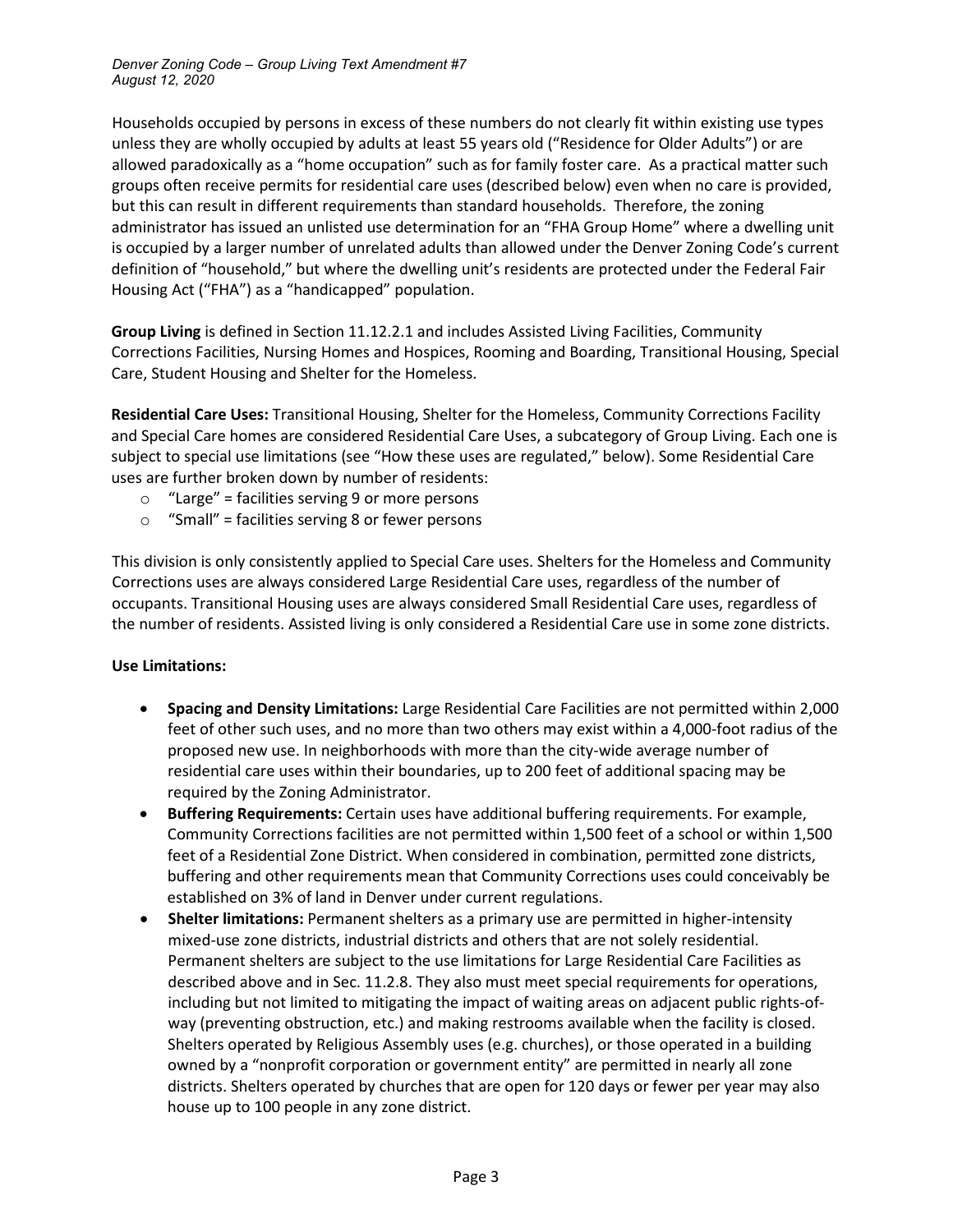- **Limitations on the Number of Residents:** The DZC's use limitations limit the number of clients served by Residential Care facilities based on size, applicable zone district, etc. Shelters for the Homeless and Community Corrections Facilities are subject to the most stringent requirements. For example:
	- o Community Corrections Facilities are permitted in the I-MX zone district but are not permitted to exceed 40 residents, and they must provide 50 feet of gross floor area per person served. In the I-A and I-B zone districts, Community Corrections Facilities are permitted to have larger numbers of residents.
	- $\circ$  Shelters for the Homeless established as permanent, primary uses are not permitted to have more than 200 beds, though some shelters with permits issued prior to Jan. 1, 2005, may have up to 350 beds. No more than 950 beds are permitted in any one city council district in homeless shelters that are permanent, primary uses. However, these limits may be waived by the zoning administrator in an emergency and most shelters operate under these emergency waivers.

**Parking:** Existing vehicle parking regulations for residential uses are summarized as follows:

- **Household Uses:** There are currently no minimum off-street parking requirements for singleunit residential uses (such as detached houses). Two- and multi-unit residential uses have context sensitive parking requirements ranging from 1.25 spaces per unit in the Suburban neighborhood context to .75 spaces per unit in Urban Center and none in Downtown zone districts.
- **Group Living:** Group living parking requirements vary widely between uses. Most are context sensitive, with more off-street vehicle spaces required in the Suburban neighborhood context than Urban Center. Some uses, such as Assisted Living and Transitional Housing, regulated parking by "unit," with "unit" defined in Sec. 10.4.4.2.C A habitable room, which may or may not contain kitchen or bathing facilities, intended for occupancy by a resident in a group living use. Calculating by unit has had unpredictable outcomes, as different living configurations create variability in the number of people housed per unit in a facility. Additionally, the standard is not applicable to uses configured as a dormitory, or with a combination or continuum of housing types. Other Group Living uses calculate minimum parking per 1,000 square feet of gross floor area. In some cases, parking requirements are fairly high – for example, Rooming and Boarding uses currently require 5 vehicle spaces per 1,000 square feet of gross floor area in many neighborhood contexts. Generally speaking, staff analyses of current Group Living uses, including assisted living facilities, shelters and nursing homes, have found that minimum parking requirements exceed actual demand for parking.

# Proposed Changes to Household Regulations

**Summary:** This amendment updates definitions and regulations for household uses to allow more unrelated people to live together. By updating language that dates back to the 1960s, the amendment would provide flexibility for residents to choose who they want to live with as a housekeeping unit and bring Denver's regulations in line with other Front Range municipalities and peer cities around the U.S. If adopted, the updated definition would allow up to 5 unrelated adults to live together in any dwelling, with additional unrelated adults (1 per 200 square feet of finished floor area, to a maximum of 10) as shown in the table below. Rather than separate regulations for single-unit (typical detached homes) and two- or multi-unit, all dwelling units would be regulated the same. Finished floor area would be measured by data on habitable space in houses that comes from the Denver Assessor's office.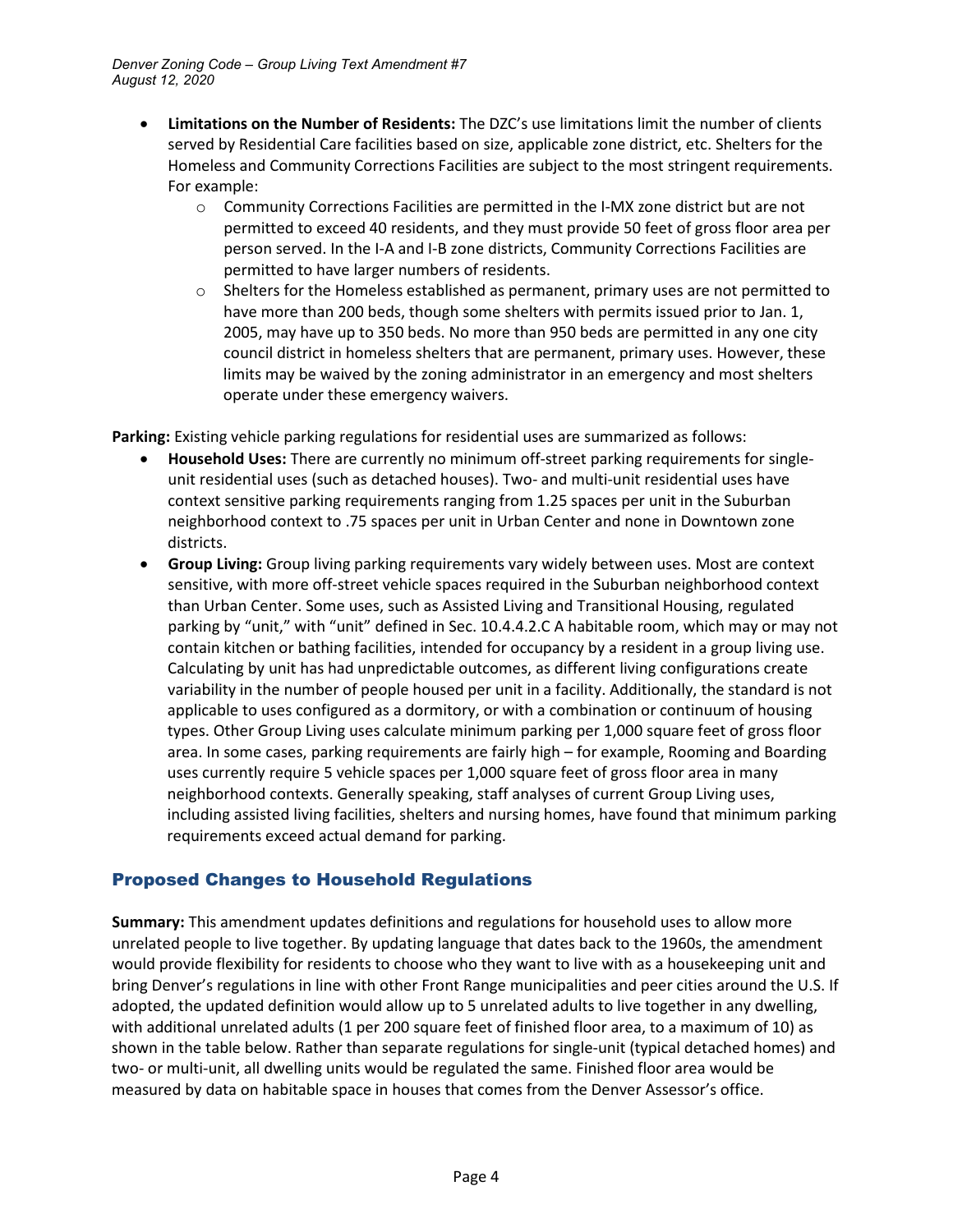| <b>Dwelling Unit Size (square feet of</b><br>finished floor area) | <b>Unrelated adults permitted</b> |
|-------------------------------------------------------------------|-----------------------------------|
| Less than 1,800                                                   | 5 adults                          |
| 1,800 to less than 2,000                                          | 6 adults                          |
| 2,000 to less than 2,200                                          | 7 adults                          |
| 2,200 to less than 2,400                                          | 8 adults                          |
| 2,400 to less than 2,600                                          | 9 adults                          |
| 2,600 or more                                                     | 10 adults                         |

As is currently the case, there would be no limit on the number of related individuals permitted to live together. The code's current specific list of relatives would be replaced with: "…any persons related to each unrelated adult by blood, marriage, civil union, committed partnership, adoption, or documented responsibility (such as foster care or guardianship)."

**"Non-profit Housekeeping Unit:"** As noted above, the current definition uses the term "non-profit housekeeping unit" to describe the various configurations of people permitted to live in dwelling units. Alongside allowing more unrelated adults to live together, the amendment would clarify that members of a household have jointly chosen to occupy the entire premises and make decisions about who may live there. The intent of this language is to clarify that rent-by-the-room or rooming and boarding configurations would not be permitted as Household uses (they are permitted in higher-intensity zone districts as Congregate Living uses).

**Parking:** The amendment would update parking for Household uses in two ways. First, it would establish a new minimum off-street parking requirement for single-unit uses. While two- and multi-unit residential uses do have minimum off-street parking requirements in neighborhood context use tables, single-unit dwellings have not previously had a minimum vehicle parking requirement, due in part to the fact that some Denver neighborhoods were built without driveways or other off-street parking areas. Amendment #7 would add a new context-sensitive minimum off-street parking requirement for households with 6 or more adults (of any relationship):

| <b>Context</b>       | Parking required for single-unit dwelling use with 6 or more<br>adult residents (note: bicycle parking is not required) |
|----------------------|-------------------------------------------------------------------------------------------------------------------------|
| Suburban             | 2 vehicle spaces                                                                                                        |
| <b>Urban Edge</b>    | 2 vehicle spaces                                                                                                        |
| <b>Urban</b>         | 1 vehicle spaces                                                                                                        |
| <b>General Urban</b> | 1 vehicle space                                                                                                         |
| <b>Urban Center</b>  | 0 vehicle spaces<br><b>CCN only: 1 vehicle space</b>                                                                    |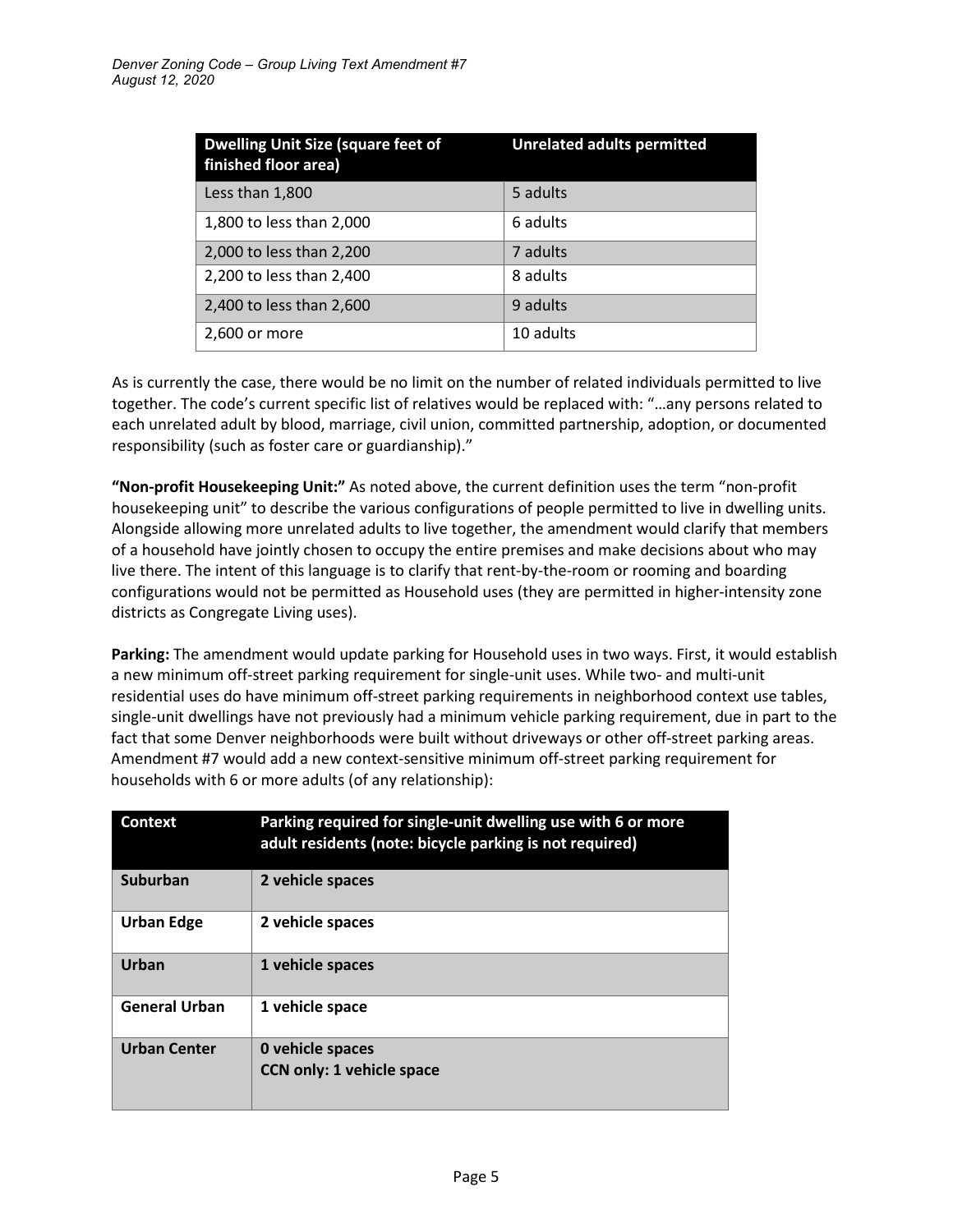| <b>Downtown</b>                         | 0 vehicle spaces |
|-----------------------------------------|------------------|
| <b>Industrial (where</b><br>applicable) | 1 vehicle space  |
| <b>Campus (where</b><br>permitted)      | 0 vehicle spaces |
| <b>Master Planned</b>                   | 1 vehicle space  |

Existing minimum parking requirements for two- and multi-unit dwellings would not change.

Additionally, this amendment would change Section 10.9.3.1 regulating the number of allowed vehicles accessory to a dwelling unit. The current regulation permits "one vehicle per licensed driver plus one for the whole household" to be parked on nearby public right-of-way. The proposed update would remove language regulating parking in the right-of-way, over which the DZC does not have authority. The amended language would limit the total number of stored vehicles permitted per dwelling unit *on a zone lot* to no more than 6. Language regulating storage of vehicles in public right-of-way would be struck from the code.

# Proposed Changes to Group Living Regulations

**Organizational Changes to the Group Living Category:** These proposed amendments would separate uses in the current Group Living category into two new categories: Residential Care and Congregate Living. These broad categories will ensure that new uses can be accommodated as they evolve, and avoid the ongoing use of specific terminology that is vague or outdated in industry practice, such as the current Transitional Housing. The proposed definitions are:

- o **Residential Care:** A Residential Structure or structures where guests receive treatment, supervision, emergency shelter, personal care, protective oversight, or other similar services, from staff on-site as a condition of their residency. This definition excludes care provided by domestic employees or care workers in a private home that meets this code's definition of Household Living or Congregate Living. For purposes of this definition, a "guest" is a person who stays overnight, regardless of total length of stay. For purposes of this definition, staff and volunteers who regularly return to another place of primary residence, but who stay overnight while working or volunteering, shall not be considered "guests." Tenancy may range from overnight to 30 days or longer.
- o **Congregate Living:** A structure or structures providing Residential Occupancy for Persons who do not live in a Household according to Section 11.12.2.1.B.2. A Congregate Living use may occur within a self-contained Dwelling Unit. A Congregate Living use may also, such as with a tiny home village, occur within multiple structures where no one or not all structures contain a selfcontained Dwelling Unit, but all structures comprising the use together provide residents with facilities for sleeping, bathing, cooking and preparing food. This use includes groups of Persons who each have separate contracts or agreements with property owners, who do not jointly occupy the entirety of a dwelling unit, or who jointly occupy the entirety of a dwelling unit but who exceed the maximum number of adults permitted per household as defined in Section 11.12.2.1.B.2. This use is intended for permanent, rather than transient, occupancy. Residents of a Congregate Living use may share sleeping units, and may have shared cooking, bathroom and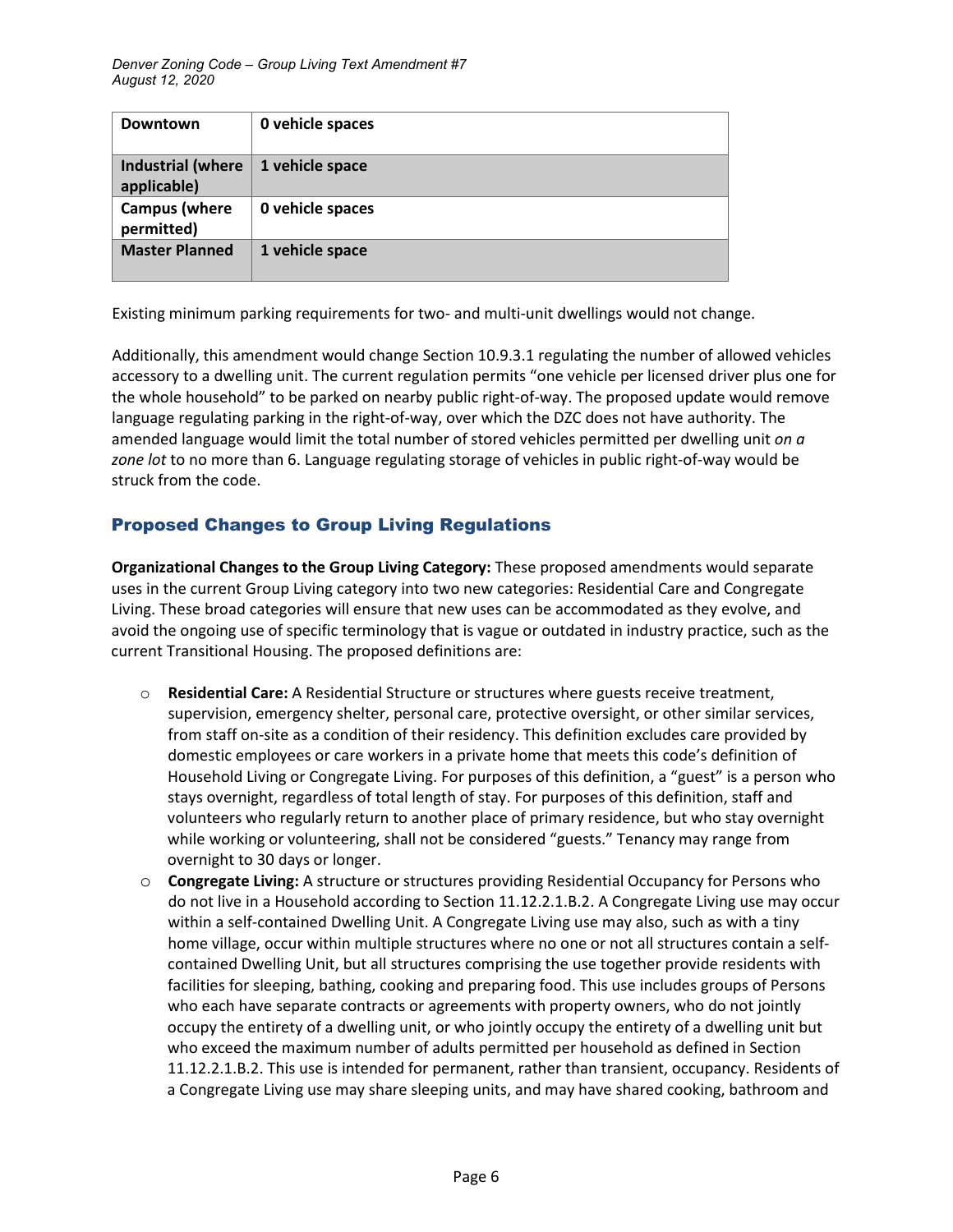common areas, or some combination of personal and shared facilities. Residents in a Congregate Living use are not required to seek services or care of any type as a condition of residency.

**Residential Care Types:** This proposed approach would move away from the current practice of regulating residential care uses by population served or the needs or housing status of guests and residents. Instead, all residential care uses would be regulated by size, as Type 1, Type 2, Type 3 and Type 4. As is currently the case, larger facilities would have more restrictions, such as requirements for spacing between locations and limitations on the density of facilities in any given area. The table below summarizes regulations for each of the proposed Residential Care types:

| <b>Resid. Care Type</b>                   | Type 1                                                                              | Type 2                                                                                                                                                                                                     | Type 3                                                                                                                                                                                                                                                                                 | Type 4                                                                                                                                                                                                                                         |
|-------------------------------------------|-------------------------------------------------------------------------------------|------------------------------------------------------------------------------------------------------------------------------------------------------------------------------------------------------------|----------------------------------------------------------------------------------------------------------------------------------------------------------------------------------------------------------------------------------------------------------------------------------------|------------------------------------------------------------------------------------------------------------------------------------------------------------------------------------------------------------------------------------------------|
| <b>Number of Guests</b>                   | 10 or fewer (365<br>days/year) or up<br>to 100 for no<br>more than 130<br>days/year | $11 - 40$                                                                                                                                                                                                  | 41-100                                                                                                                                                                                                                                                                                 | $101+$                                                                                                                                                                                                                                         |
| Minimum Lot Size                          | <b>NA</b>                                                                           | 12,000 square<br>feet                                                                                                                                                                                      | NА                                                                                                                                                                                                                                                                                     | <b>NA</b>                                                                                                                                                                                                                                      |
| <b>Permitted Zone</b><br><b>Districts</b> | All districts that<br>permit<br>residential uses                                    | All districts<br>that permit<br>residential<br>uses                                                                                                                                                        | Higher-intensity zone<br>districts that permit<br>apartments, commercial<br>uses, etc.<br>Not permitted in single<br>unit, two unit or row<br>house districts                                                                                                                          | Highest-intensity zone<br>districts that permit<br>apartments,<br>commercial uses, etc.<br>Not permitted in single unit,<br>two unit or row house<br>districts, or in lower-intensity<br>multi-unit districts                                  |
| <b>Spacing Requirements</b>               | <b>NA</b>                                                                           | 1,200'<br>between<br>facilities in<br>single-unit,<br>two-unit and<br>rowhome<br>districts when<br>lot has not<br>previously<br>been used for<br>a Civic, Public<br>or Institutional<br><b>Primary Use</b> | 1,200' between Type 3<br>and Type 4 facilities in<br>medium-intensity districts<br>like multi-unit.<br>600' between Type 3 and<br>Type 4 facilities in high-<br>intensity districts like<br>Urban Center<br>400' between Type 3 and<br>Type 4 facilities in some<br>Downtown districts | 1,200' between Type 3 and<br>Type 4 in medium-intensity<br>districts like multi-unit.<br>600' between Type 3 and<br>Type 4 in high-intensity<br>districts like Urban Center<br>400' between Type 3 and<br>Type 4 in some Downtown<br>districts |
| <b>Density Requirements</b>               | <b>NA</b>                                                                           | <b>NA</b>                                                                                                                                                                                                  | <b>NA</b>                                                                                                                                                                                                                                                                              | No more than three Type 3<br>and Type 4 facilities within 1<br>mile of a proposed Type 4<br><b>Residential Care Facility</b>                                                                                                                   |
| Community<br><b>Information Meeting</b>   | Not required                                                                        | Required in SU,<br>TU, RH districts                                                                                                                                                                        | Required                                                                                                                                                                                                                                                                               | Required                                                                                                                                                                                                                                       |

Multiple residential care uses could now be combined on a single site. This will enable a spectrum of housing options to be provided in one location.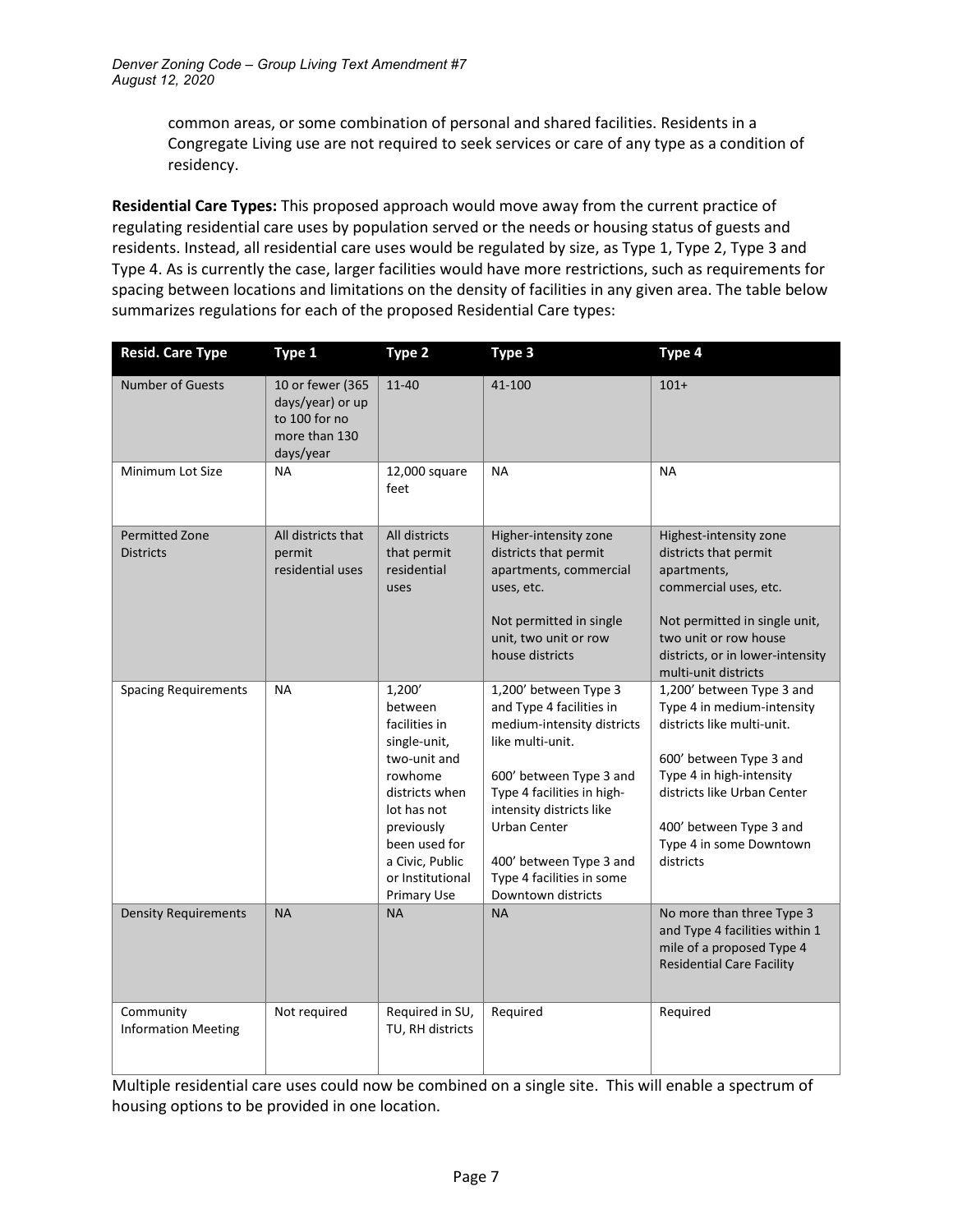**Permitting and Notification Requirements:** Currently, most Group Living uses are permitted subject to a zoning permit (providing all applicable use limitations have been met). Some require informational notice (zoning permit with informational notice, or ZPIN), provided to Registered Neighborhood Organizations and City Council members in whose districts the use is proposed. The proposed amendment would remove the ZPIN and add a requirement for some uses aimed at improving neighbor awareness of proposed projects and fostering better relationships. Depending on the zone district in which a subject site is located, applicants seeking a zoning permit for Residential Care facilities serving 11 or more guests may need to publicize and hold a community information meeting. Described in DZC Sec. 12.3.4.6, the community information meeting is intended to provide the opportunity for the public to learn directly from an applicant about a potential application before it is submitted to the city. Applicants would be required to notify stakeholders of a community information meeting as follows:

- Signs posted on site (posted notice);
- Mailed Notice to:
	- o RNOs and council members within 400 feet, and
	- o Tenants and owners of properties within 400 feet; and
- Outreach to other relevant neighborhood-service organizations (churches, nonprofits, etc.).

**Use Limitations:** Existing use limitations requiring any applicable licensing of facilities, as well as provision of restrooms for facilities that are not open 24 hours and design of waiting areas so as not to obstruct the public right-of-way would be retained by these amendments. An additional use limitation stipulates that any facility that serves non-paroled individuals (e.g. community corrections) must have a formal relationship with the Denver Department of Safety.

**Continuation of Existing Residential Care Uses:** Current use limitation language regarding existing facilities would be updated to clarify that any legally established, continuously maintained use shall be considered a conforming use (rather than a legal, nonconforming use), providing additional flexibility for the reconstruction or improvement of existing structures. Additionally, new residential care uses could be added to the site, where permitted by underlying zoning.

**Emergency Expansion:** The proposed amendment would clarify an existing provision allowing suspension of regulations in an emergency, and would also establish a new provision allowing shortterm expansions in certain circumstances.

- **Emergency Suspension of Limitations**: Currently, the Zoning Administrator can suspend use limitations and other regulations related to the Shelter for the Homeless Residential Care use in an emergency that threatens public health. The amendment would add specific qualifying criteria for shelters serving people experiencing or at risk of homelessness to ensure transparency for this process.
- **Short-term Emergency Expansion of a Residential Care Use:** Additionally, the amendment creates a new short-term emergency expansion that would allow any existing Residential Care use to expand to up to 125% of the number of permitted guests stipulated in the facility's zoning permit for up to 10 days. This provision requires operators to notify the Zoning Administrator of the proposed short-term expansion.

**Parking:** The proposed amendment would consolidate and simplify parking requirements, moving away from the current space-per-unit approach used for Group Living uses and instead applying the current space-per-Gross Floor Area to all Residential Care and Congregate Living uses. The proposed changes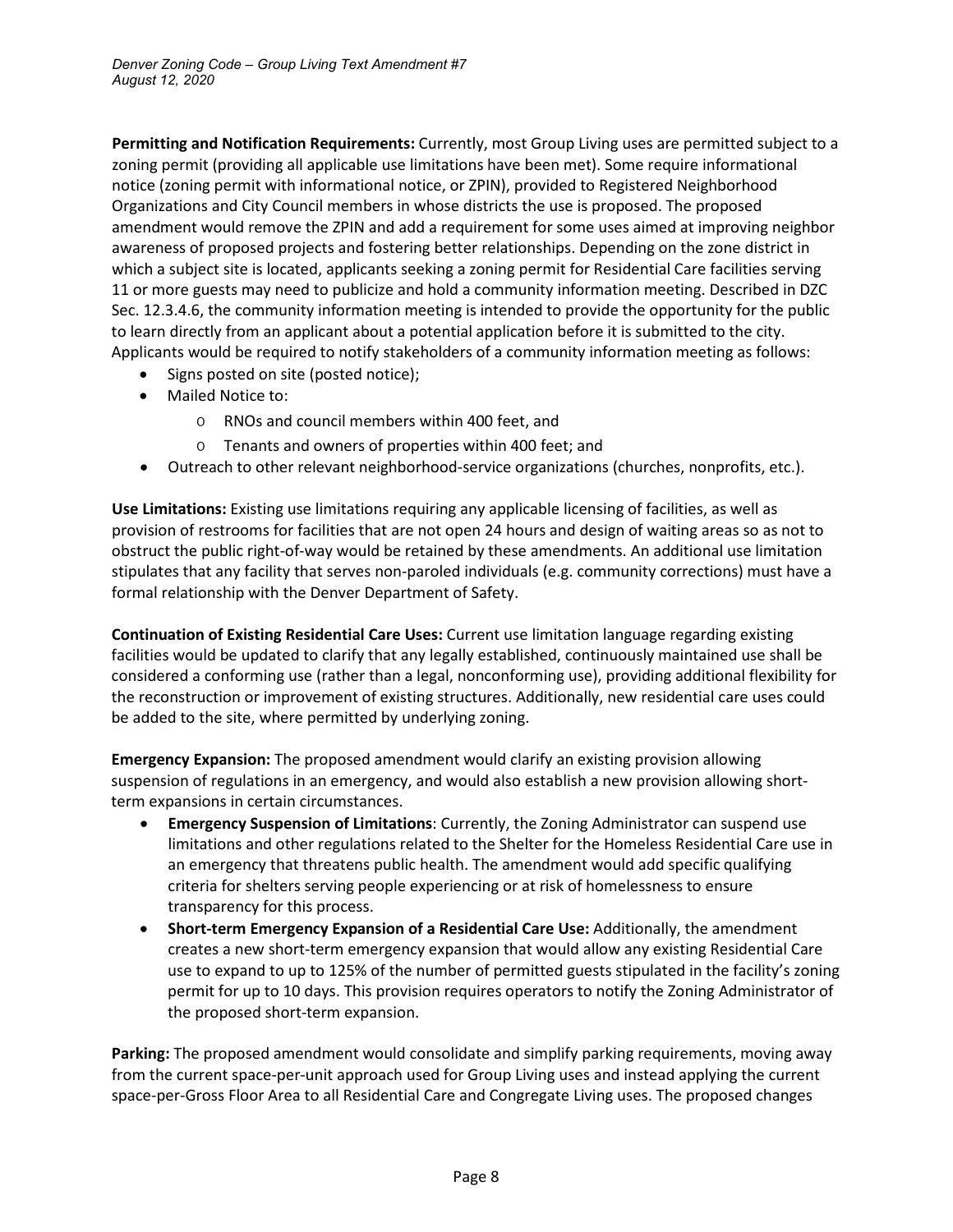would also reduce parking requirements for all Residential Care and Congregate Living uses from current minimums, while ensuring parking is provided for staff and residents as appropriate. Proposed off-street parking requirements are as follows:

- Residential Care: .5 vehicle spaces per 1,000 square feet of gross floor area (GFA) in most districts and .25 spaces/1,000 sf GFA in Urban Center. There is no parking requirement in most Downtown districts.
	- o Where parking is required, Residential Care Facilities that serve people who are experiencing or who are at risk of homelessness would be able to apply a proposed alternative minimum vehicle parking ratio of .125 spaces/1,000 sf GFA.
- Congregate Living: Vehicle: 1 space/1,000 square feet of gross floor area (GFA) in most districts, .5 spaces/1,000 sf GFA in Urban Center, and 0 in most Downtown districts.

Bicycle Parking would remain generally the same as is currently required, with 1 bicycle space per 4,000 square feet of Gross Floor Area required in Congregate Living uses, and 1 bicycle space per 8,000 square feet of Gross Floor Area required in Residential Care uses.

## Public Process

Below is a summary of the public process for the proposed Group Living Text Amendment:

| March 2018 - May 2020                         | 36 Group Living Advisory Committee meetings to define<br>problem, identify and refine possible solutions. All meetings<br>open to the public. Additional details and meeting<br>summaries can be reviewed at<br>www.denvergov.org/groupliving. |
|-----------------------------------------------|------------------------------------------------------------------------------------------------------------------------------------------------------------------------------------------------------------------------------------------------|
| March 2018 – present (ongoing)                | 46 public meetings and presentations to Registered<br>Neighborhood Organizations, Inter-Neighborhood<br>Cooperation (INC) and other community groups                                                                                           |
| August 14, 2018                               | Public open house held to review and discuss problem<br>statements and seek public input                                                                                                                                                       |
| February 29, 2020                             | Planning Board Informational Item                                                                                                                                                                                                              |
| February 11, 22, and 26, and March 4,<br>2020 | Four public open houses in locations around the city to<br>present proposed amendments, answer questions, and<br>receive feedback                                                                                                              |
| July 29, 2020                                 | Planning Board informational item                                                                                                                                                                                                              |
| August 3, 2020                                | CPD written notice of the Planning Board public hearing sent<br>to all members of City Council and registered neighborhood<br>organizations                                                                                                    |
| August 19, 2020                               | Planning Board public hearing                                                                                                                                                                                                                  |

### **Group Living Advisory Committee**

The group living advisory committee worked with staff for more than two years to evaluate existing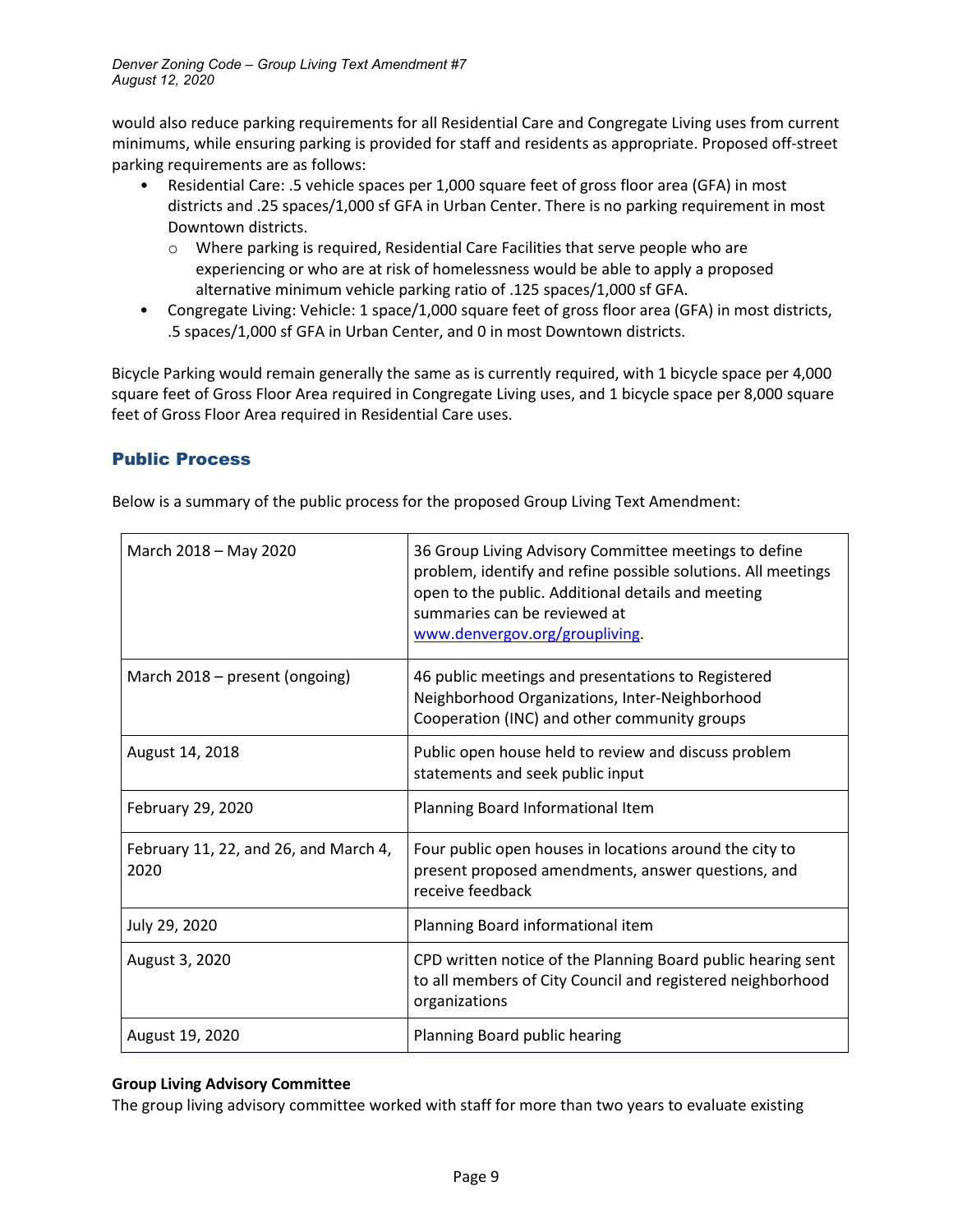regulations and provide insight into community needs, the evolution of those needs, how the code works today and potential improvements. The objective was to reach a broad range of perspectives and lived experiences in order to help develop forward-thinking and fair zoning codes. The committee included 48 individuals who represented a cross-section of community members, registered neighborhood organization (RNO) representatives, group-living service providers and clients, elected officials, design professionals and other stakeholders. In addition to their meetings, the committee conducted five site visits to community corrections facilities, shelters and other relevant group living sites, and held several subcommittee meetings at these sites. Committee members (listed on the project website) considered and offered their perspectives on staff recommendations, which are based on research and best practices from peer cities. The committee was facilitated by a city-provided thirdparty facilitator who helped the committee achieve consensus or near-consensus with their recommendations to staff.

### **Open Houses and Other Outreach**

CPD actively engaged various stakeholder groups on this topic for more than two years. Five citywide community workshops were attended by more than 1,000 people. During and after a series of open houses in February and March of 2020, staff recorded nearly 700 individual comments and e-mails responding to the proposals. The feedback received during this period covered all aspects of the proposed amendments but focused on two key issues further detailed below: household size and larger residential care uses in neighborhoods.

The project team distributed 19 newsletters to promote group living public events and keep people updated as the project progressed. This included 11 newsletters where the only topic discussed was group living (circulation of ~1,200 people) and 8 more general CPD newsletters where a group living update was included (circulation of ~5,900 people). Each announcement was sent to each council office as well, and councilmembers were provided with email and social media content to share in their districts.

Staff also leveraged traditional media to help spread the word that this work has been ongoing. The group living project has been covered roughly a dozen times by outlets including Westword, Washington Park Profile, Denverite, Life on Capitol Hill, Colorado Politics, Denver Post, Fox31, and 9News.

**Written comments:** Written comments on the draft amendment have been submitted in two key phases: during the public rollout of the proposals in early 2020, and following release of the Public Review Draft on July 17, 2020, beginning the official written public comment period for Planning Board.

**Comments on original proposals:** Staff received nearly 700 e-mails and other input on the original proposals set forth in early 2020. While some commenters indicated their support, the majority of these comments indicated concerns about perceived overcrowding of households, parking and larger Residential Care uses in neighborhoods. With input from the Group Living Advisory Committee, staff made updates to the proposed text amendment as detailed above in response to these comments. A log of comments received through April (prior to the May GLAC meeting) can be viewed at the project website, along with a summary of what we heard in that feedback.

**May 2020 proposal updates:** The amendments in the Planning Board draft reflect some changes since these proposals were first rolled out to the public in early 2020: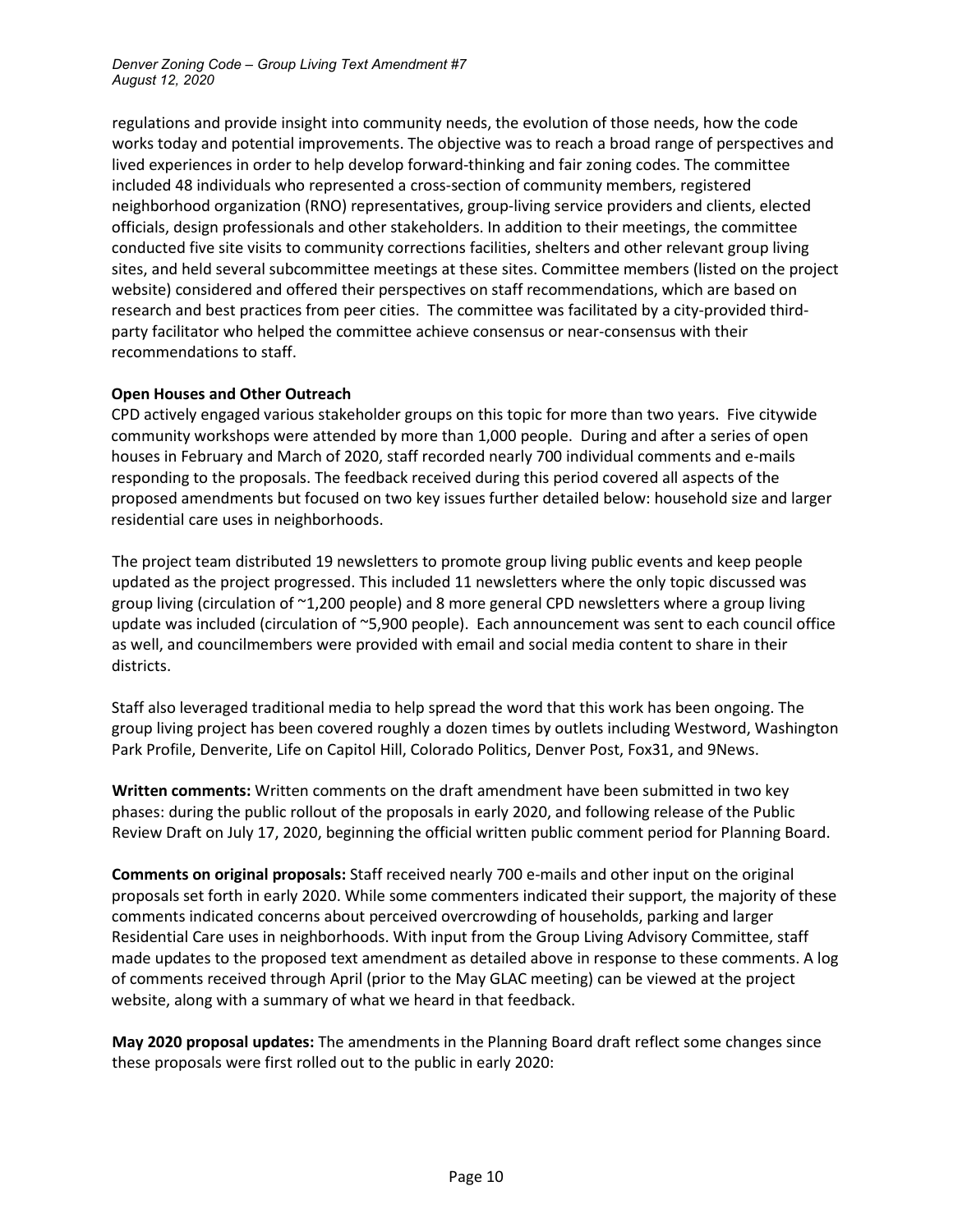- **Households and unrelated adults**: The original proposal recommended by the advisory committee would have allowed up to 8 adults of any relationship in any home, with additional adults permitted in larger homes (one per 200 additional square feet of finished floor area over 1,600 square feet, the approximate median Denver house structure size). Many stakeholders who commented on this proposal said they were concerned that allowing 8 unrelated adults in any house would lead to overcrowding. Based on this input, staff recommended reducing the "base" number of permitted unrelated adults to 5. This number is allowed by many other Front Range and peer cities. A key difference with this revised proposal is that the current allowance for unlimited related adults would be retained. This is proposed as a compromise for some stakeholders, who were concerned that existing multigenerational households could be made compliant or non-conforming if the total number of adults of any relationship were reduced from the original proposed 8 to 5. Allowing unlimited relatives would ensure that larger families can legally live in any size house.
- **Single-unit household parking:** as detailed above, the text amendment contains contextsensitive minimum off-street vehicle parking requirements for single-unit households with 6 or more adults. This change was recommended by the group living advisory committee in response to concerns raised about insufficient on-street parking.
- **Type 2 Residential Care minimum lot size:** Presently, Large Residential Care Uses serving 9 or more people are only permitted in structures built prior to May 1993, and may only serve a maximum of 20 people in Single Unit, Two Unit and Row House (SU, TU, RH) zone districts. In Multi Unit (MU) and Residential Office (RO) zone districts, up to 40 people may be served in any structure. The text amendment would allow facilities serving up to 40 people in any zone district, without the requirement that a structure be built prior to 1993 in SU, TU and RH zone districts. Some stakeholders indicated concern that this would introduce larger residential care uses into neighborhoods. In response, staff proposed and the group living advisory committee recommended a 12,000 square foot minimum lot size requirement in those districts for Type 2 Residential Care (11-40 guests). This will limit such facilities to lots that are large enough that such a facility can be appropriately buffered from neighboring uses. Typically these larger lots were previously used for civic, public, or institutional uses such as schools or places of worship.

**Comments on Public Review Draft:** As of the date of this staff report, staff has received approximately 520 comments on the Public Review Draft, all of which are included as an attachment to this staff report. Just over half of those comments, approximately 262, indicated support for the proposals, while approximately 254 indicated they did not support the proposed changes. Four of the comments were neutral about the proposed changes. The following registered neighborhood organizations (RNOs) have indicated support for this text amendment:

- Baker Historic Neighborhood Association
- Capitol Hill United Neighbors
- Chaffee Park Neighborhood Association
- Fax Partnership

Other organizations that have indicated support for this text amendment include:

- All In Denver
- Colorado Center on Law and Policy
- Colorado Cross-Disability Coalition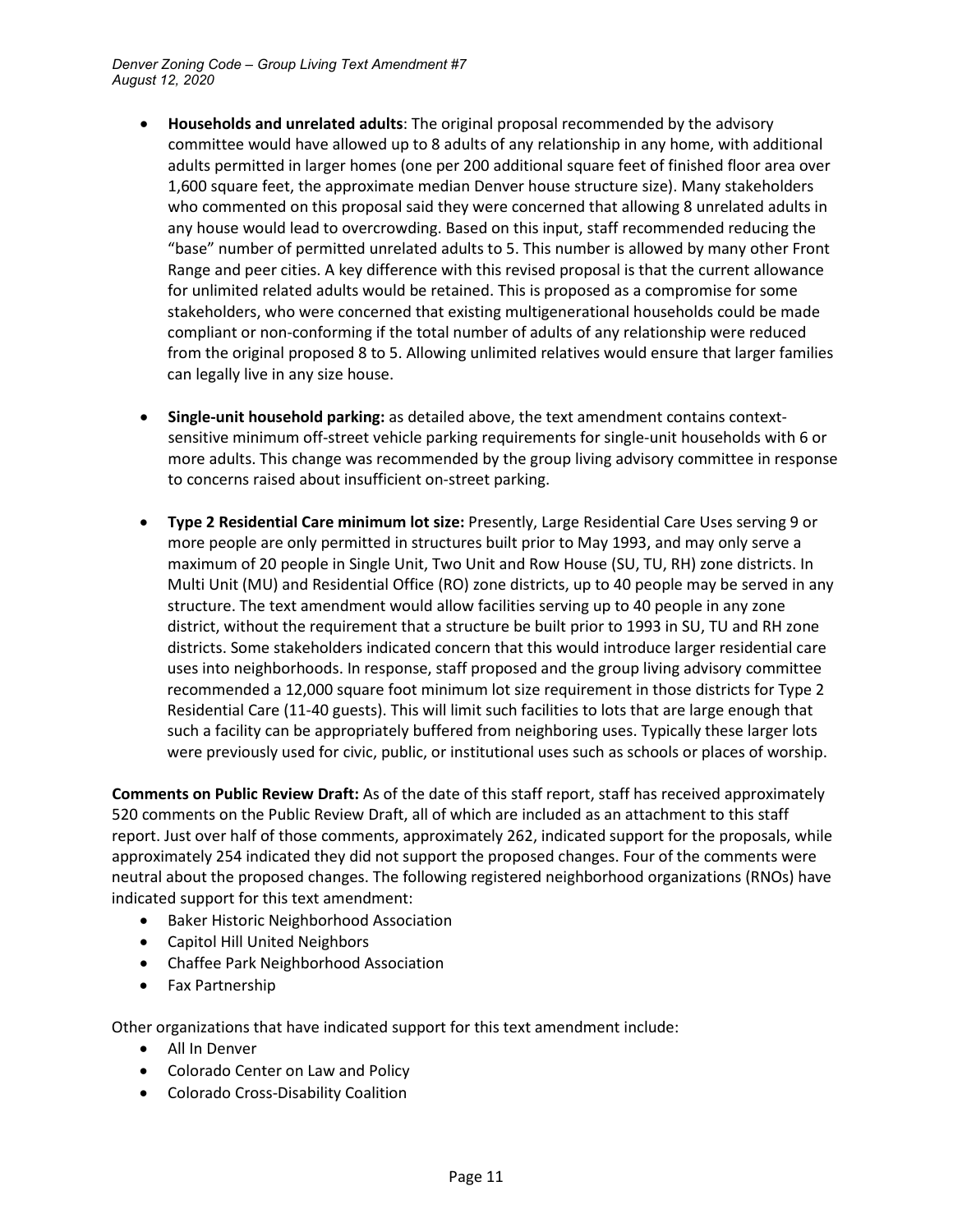- Colorado Village Collaborative
- Denver Metro Fair Housing Center
- Delores Project
- East Colfax Community Collective
- Enterprise Community Partners
- Interfaith Alliance of Colorado
- LiveWork Denver
- Mothers Advocate for Affordable Housing (MAAH)
- Queen City Cooperative
- Rodfei Tzedek, the social justice team of Congregation Rodef Shalom
- United for a New Economy
- Urban Land Conservancy
- YIMBY (Yes In My Backyard) Denver

Stakeholders who indicated support for the proposals cited:

- **Social Justice:** Many commenters said these proposed changes would help address past injustice caused by exclusionary zoning practices, such as preventing unrelated people from living together in neighborhoods or relegating shelters, community corrections and similar uses to industrial zones and away from daily needs and services.
- **Affordability:** Many commenters noted the increasing need for housing flexibility, especially as families "double up" and people explore living with roommates to share housing costs in a city with a very high cost of living that has displaced lower-income residents.
- **Innovation:** some commenters noted that these updates would allow new models of living and residential services, including cooperative housing, emerging uses like tiny home villages and single-room occupancy and smaller-scale, more therapeutic residential care. Some commenters said the text amendment could enable new models of shelters, halfway houses and similar services where residents can access daily needs like jobs, shopping and transit, and the benefits of community.
- **Personal choice and property rights:** a number of commenters indicated surprise that the DZC had limits on how people live together, and said they supported changes that would allow property owners and residents more personal choice in housing.

Some stakeholders, however, objected to the changes. Multiple homeowners' associations and registered neighborhood organizations (RNOs) indicated in written comments that they did not support the text amendments. RNOs whose members voted to oppose these amendments include, but are not limited to, the following:

- Bear Valley Improvement Association
- Berkeley Regis United Neighborhoods
- Cherry Creek North Neighborhood Association
- City Park Friends and Neighbors
- Cranmer Park/Hilltop Civic Association
- Country Club Historic Neighborhood Inc.
- Inter-Neighborhood Cooperation
- Lowry United Neighbors
- Montbello 2020 RNO
- Seven Springs Neighborhood Registered Neighborhood Organization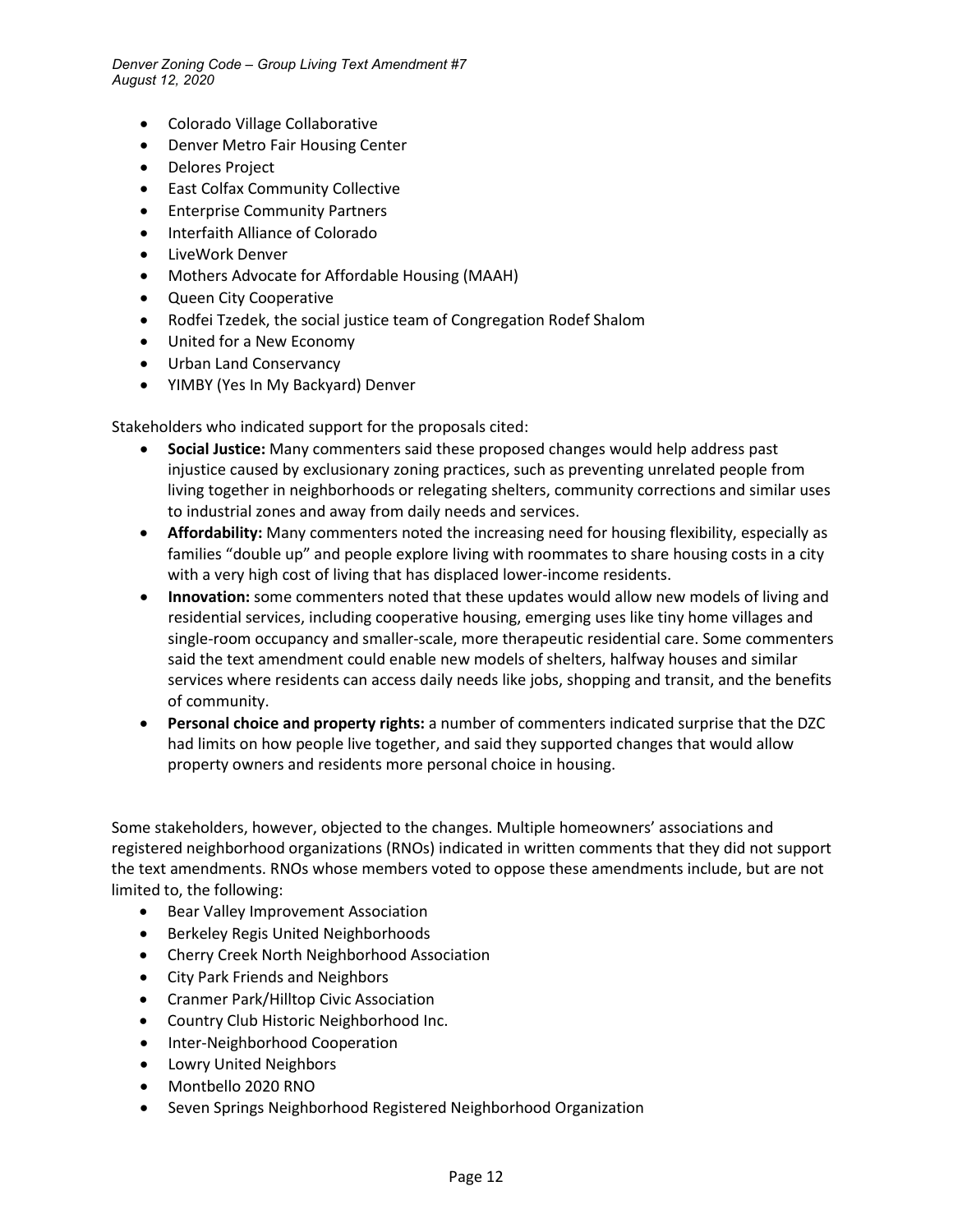- South Hilltop Neighborhood Association
- Southmoor Park East RNO
- Virginia Village/Ellis Community Association
- West Washington Park Neighborhood Association
- Winston Downs Community Association

*Note: see comment records for all written input from neighborhood groups.*

Comments received highlighted several key issues, including:

- **Household size:** Some commenters highlighted possible worst-case-scenarios of many adults living in households, lack of availability of on-street parking and failure to maintain properties as possible outcomes of allowing more unrelated people to live together. Multiple stakeholders have suggested a cap on the number of adults in a household, regardless of relationship, and not allowing more unrelated adults in larger houses as is currently proposed.
	- o *Staff response: The text amendment includes new minimum parking requirements for large households. The current allowance for unlimited related adults in a household was not identified as a problem in the current code. The allowance for additional adults in larger dwellings was recommended by most members of the group living advisory committee.*
- **Community Corrections uses in neighborhoods:** Some commenters said they were concerned that allowing Community Corrections uses in neighborhoods would jeopardize safety and impact property values.
	- o *Staff response: These proposed changes would make it possible for an operator who meets all city, state and federal requirements for community corrections uses serving non-paroled individuals to establish such a use in a neighborhood. While most residential care uses are already permitted in low-intensity residential districts, community corrections uses are currently only permitted in industrial and Downtown zone districts, and are subject to buffer requirements from schools and residential zone districts. This proposed change is consistent with the project's overarching theme of expanding available sites for much-needed residential care facilities for Denver's most vulnerable residents where they will have access to daily necessities and community.*
- **Spacing requirements for the smallest (Type 1) Residential Care Facilities:** The DZC currently does not require spacing between Small Residential Care facilities serving 8 or fewer residents. Throughout the project, some stakeholders have requested a minimum spacing requirement to address concerns that a residential care operator could acquire multiple homes on a block and use them for smaller facilities.
	- o *Staff response: An overarching goal of the project is to enable equitable distribution of residential care facilities around the city, and to encourage the establishment of smaller, less institutional residential environments for addiction treatment, transitional housing and similar uses. For these reasons, staff has not recommended spacing limitations for the smallest of facilities.*
- **Larger Residential Care uses in lower-intensity zone districts:** Residential Care uses serving 9 or more people are currently limited to a maximum of 20 guests in low-intensity residential zone districts (SU, TU, RH), and only permitted in buildings built prior to 1993. The text amendment would allow residential care uses serving up to 40 guests in those districts, however they would be limited by building form and minimum lot-size requirements. Some stakeholders have suggested only Type 1 facilities, serving up to 10 guests, should be permitted in the lowest-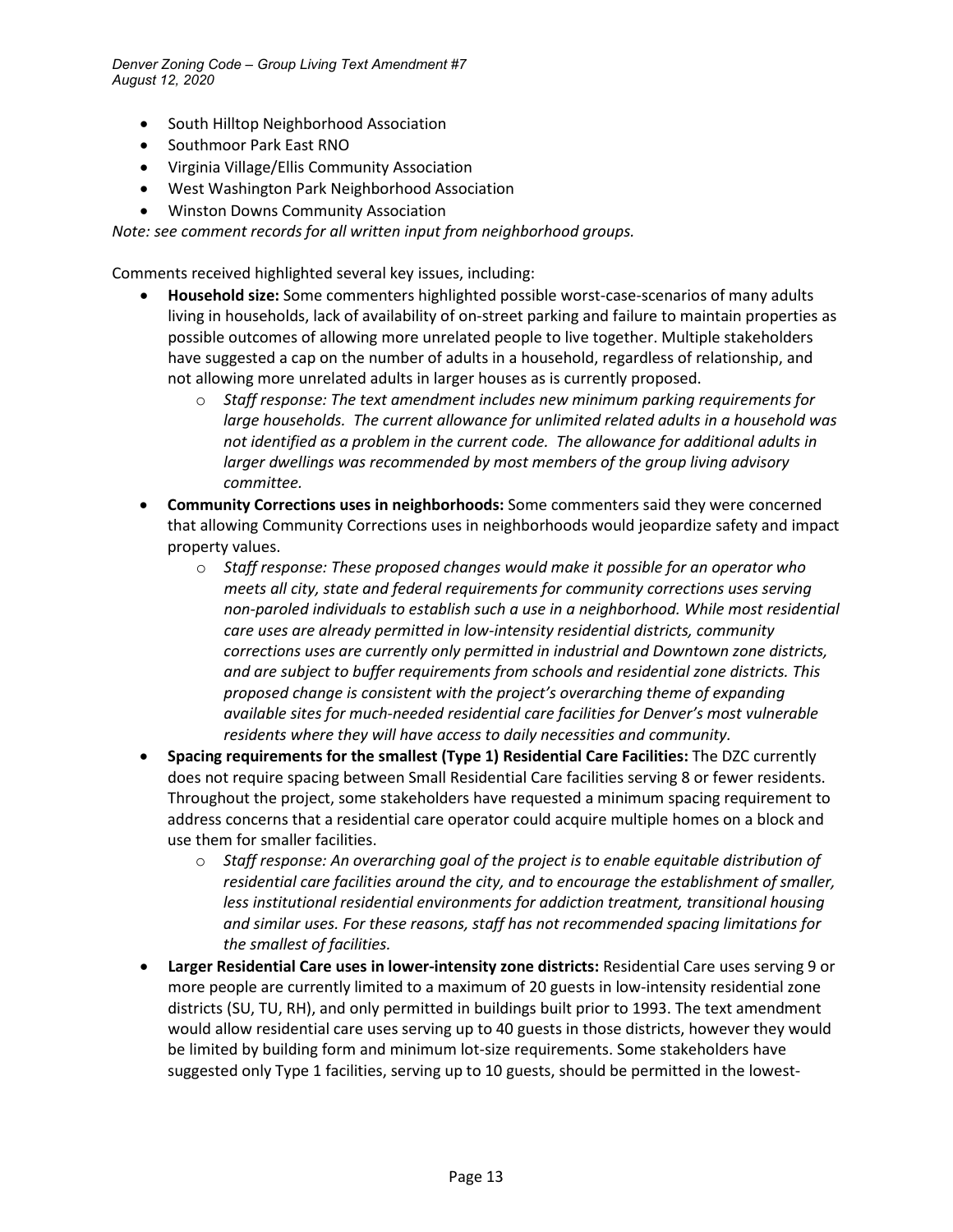intensity zone districts, or that larger facilities should only be permitted on parcels previously in use for a Civic or Public use like a school or church.

- o *Staff response: Restricting SU, TU, and RH zone districts to only Type 1 facilities, or only to parcels that previously were used for civic or quasi-public uses would be stricter than the current code allowance. This would not achieve adopted plan objectives for enabling greater flexibility and additional housing options as detailed in the plan consistency analysis below.*
- **Impact on property value:** Some community stakeholders have suggested that allowing more unrelated people to live together as a single household would encourage investors to "buy up houses and rent them out," displacing lower-income existing residents. Additionally, concerns have been raised that allowing residential care uses in neighborhoods could lower property values.
	- o *Staff response: Both issues are speculative and difficult to analyze. Data and anecdotal evidence from peer cities where more unrelated people are permitted to live together suggests that housing tenure and average household size are generally similar to Denver. Additionally, national and worldwide academic studies suggest that shelters, halfway houses and similar uses are less impactful on property values than perceived, and that uses like grocery stores can be more directly connected to property value. Importantly, the text amendment does not enable rent-by-the-room configurations in households. These will still only be allowed as congregate living uses in zone districts where multi-unit dwellings are allowed.*
- **Advisory committee:** Concerns were expressed that the Group Living Advisory Committee favored residential care providers and other stakeholders over neighborhoods.
	- o *Staff response: As described above, the GLAC included volunteers who participated based on their occupational or lived experience and represented diverse viewpoints, including more than ten RNO representatives. GLAC made most recommendations by consensus.*
- **Project process:** Some concerns request extension of the process to allow more time for discussion.
	- o *Staff response: The public process is documented above. The issues being addressed by this project have become even more urgent in the wake of the pandemic, job losses that are leading to a wave of evictions, the forthcoming loss of our existing community corrections resources, and our country's long-overdue awakening to issues of equity. In June, Governor Polis reiterated how the pandemic has exacerbated these needs and encouraged local governments to suspend or eliminate restrictions on group homes, boarding houses and the number of unrelated people who can live in a single household to improve our collective ability to ensure housing is legally available to those in need. While these group living proposals do not go this far, they will come at a time when housing is a critical need for our most vulnerable residents.*
- **Project Scope:** Some stakeholders have questioned why the project is tackling all residential use types at once, rather than address them individually, citing concerns that the scope of the project is too large for residents to consider and understand, or that the residential uses are not related
	- o *Staff response: These uses are interdependent. One of the key goals of the group living project is to address what makes the current system of rules so confusing and unworkable for both providers and residents. To achieve this, the best approach is a holistic one. Some elements of the Denver Zoning Code's current group living regulations date back decades, while others have been updated individually and incrementally over*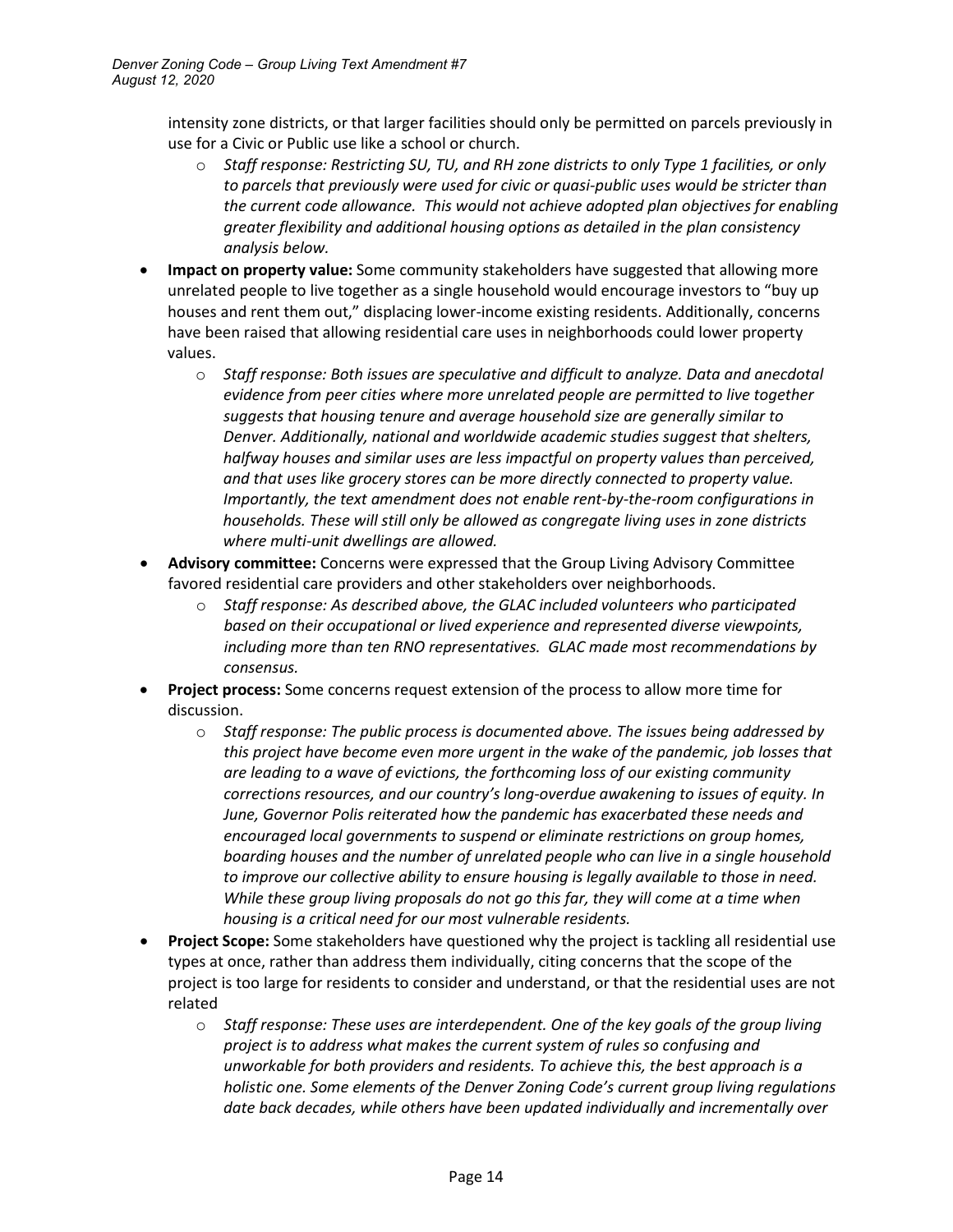*time. What we have now is a complicated interrelated system that can be difficult to navigate for providers and unpredictable and frustrating for residents. "Unbundling" the rules won't necessarily result in a simpler system because addressing individual issues has been part of how we got here. Standardizing rules and permits, creating predictability for providers and neighbors, and addressing types of services equitably all of these goals are best served by a holistic approach. By looking at group living uses, intent, and outcomes all at once, we can create better policy that's easier to understand and manage and works better for all stakeholders.*

# Review Criteria and CPD Staff Evaluation

The criteria for review of a proposed text amendment are found in Section 12.4.11.4 of the DZC. CPD analyzed the proposed text amendment for compliance with the review criteria stated below and finds that the proposed text amendment satisfies each of the review criteria:

## **1. Consistency With Adopted Plans**

The proposed Group Living Text Amendment is consistent with the following adopted plans, strategies and policies:

- *Comprehensive Plan 2040* (2019)
- *Blueprint Denver* (2019)
- *Housing an Inclusive Denver* (2018)

## **Denver Comprehensive Plan 2040**

The proposed text amendment is consistent with many of the adopted *Denver Comprehensive Plan 2040* strategies, which are organized by vision element.

The proposed text amendment would increase flexibility for all types of housing, including conventional dwelling units, shelters, halfway houses and assisted living facilities. It will allow more people to choose how they want to live together in households – enabling multi-generational housing, cooperative housing, living with roommates and sharing housing with other families. The amendment will remove zoning obstacles to the establishment or expansion of much-needed residential care and congregate living uses, and move the city away from exclusionary zoning practices of the past. It would also make new land available for the establishment of facilities that are currently highly restricted, such as shelters and community corrections facilities. Additionally, it will improve opportunities for public engagement and understanding by requiring a community information meeting prior to a zoning application submittal that will ensure RNOs, council members, unregistered organizations, property owners, tenants and residents are informed about many proposed Residential Care uses. The proposed amendment is therefore consistent with the following strategies in the **Equitable, Affordable and Inclusive** vision element:

- Equitable, Affordable and Inclusive Goal 2, Strategy B to "Ensure city policies and regulations encourage every neighborhood to provide a complete range of housing options" (p. 28).
- Equitable, Affordable and Inclusive Goal 3, Strategy B to "Use land use regulations to enable and encourage the private development of affordable…housing, especially where close to transit" (p. 28).
- Equitable, Affordable and Inclusive Goal 3, Strategy D to "Develop and promote programs to help individuals and families, especially those most vulnerable to displacement, access affordable housing" (p. 28).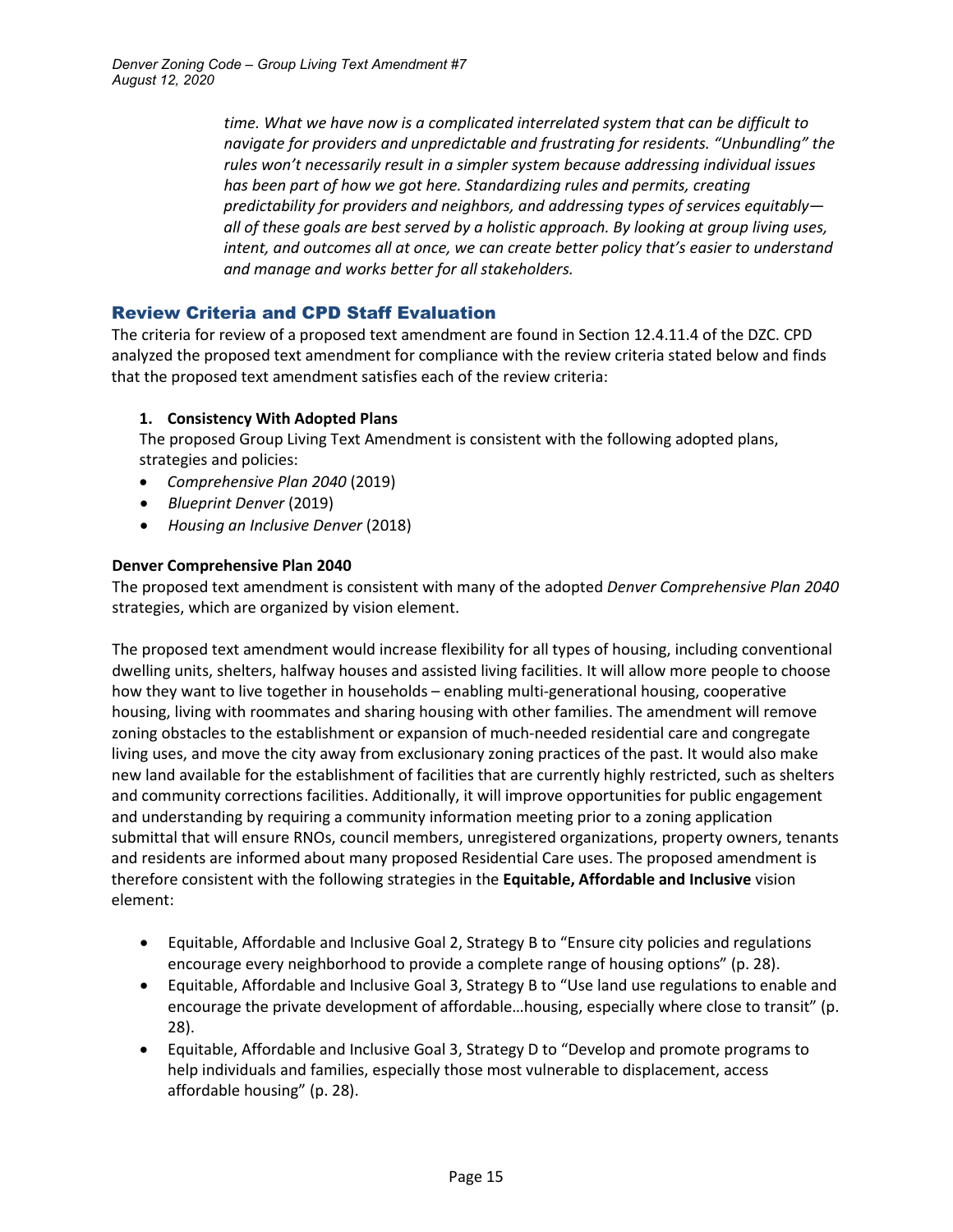- Equitable, Affordable and Inclusive Goal 3, Strategy E to "Leverage available publicly owned land for affordable housing development" (p. 28).
- Equitable, Affordable and Inclusive Goal 8, Strategy C to "Ensure that city regulations enable a range of flexible housing options to meet the needs of those experiencing or transitioning out of homelessness" (p. 30).
- Equitable, Affordable and Inclusive Goal 8, Strategy D to "Expand the supply of housing accessible to seniors and people with disabilities, including more housing choices for seniors to age in place" (p. 30).

The proposed text amendment would replace the current zoning permit with informational notice requirement for larger Residential Care uses with the new zoning permit with community information meeting requirement. This means that instead of the current practice of Community Planning and Development notifying only Registered Neighborhood Organizations and City Council members of a proposed use, this process requires the applicant to set up a public meeting and provide notification not just to those recipients, but to immediate neighbors, including renters and businesses, by mail. Therefore, this amendment is consistent with the following strategies in the **Strong and Authentic Neighborhoods** vision element:

- Strong and Authentic Neighborhoods Goal 6, Strategy A to "Continue to strengthen trust and communication between the city and all neighborhoods." (p.14)
- Strong and Authentic Neighborhoods Goal 6, Strategy B to "Provide proactive communication and transparency about city policies, public safety, processes and plans." (p. 14)
- Strong and Authentic Neighborhoods Goal 6, Strategy C to "Improve the engagement and representation of all Denverites, including communities of color, in neighborhood groups and city processes" (p. 14)

## **Blueprint Denver (2019)**

The proposed text amendment is consistent with numerous policies in *Blueprint Denver* (2019) in three overarching categories.

## **Process**

The following *Blueprint Denver* policy provides guidance for the text amendment process:

- Land Use and Built Form: General, Policy 11: Implement plan recommendations through city-led legislative rezonings and text amendments. (p. 79)
	- $\circ$  Strategy C. Use a robust and inclusive community input process to inform city-led rezonings and zoning code text amendments.

Guided by the equity concepts set forth in Chapter 2 of Blueprint Denver, a robust and inclusive community input process informed this city-led package of text amendments, as detailed in "Public Process," above. The largest advisory committee ever convened for a Denver Zoning Code text amendment represented a wide cross-section of providers, residents, and guests. They considered a wide variety of perspectives and spent more than two years considering the problems and solutions while consulting with the constituencies they represent. Numerous other participation methods from in-person meetings to online consultations and appointments provided opportunities for community input. The text amendment process is consistent with this plan guidance.

## **Content**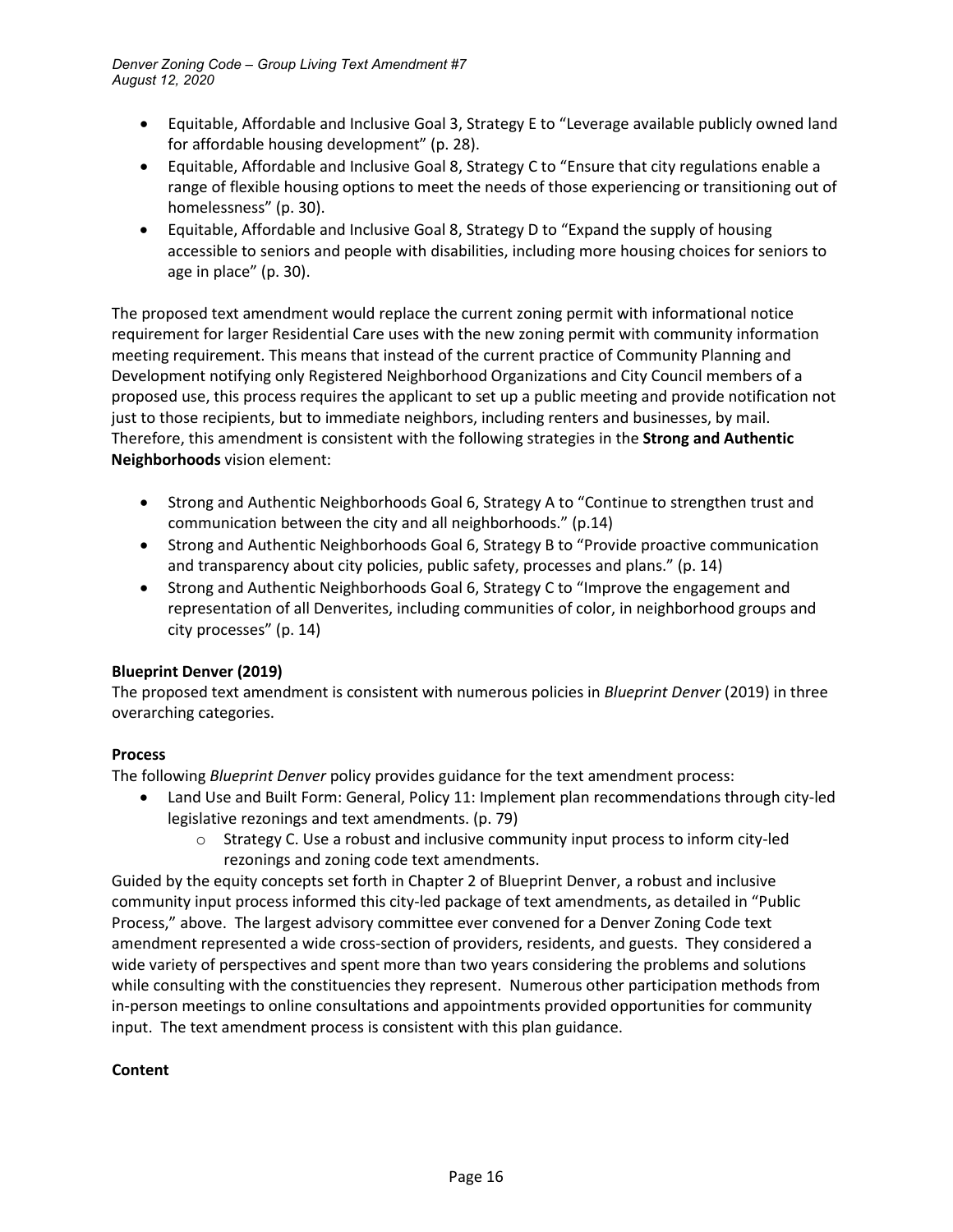The following *Blueprint Denver* policy provides guidance specific to the group living text amendment content:

- Land Use and Built Form: Housing, Policy 1: Revise city regulations to respond to the demands of Denver's unique and modern housing needs. (p. 82)
	- $\circ$  Strategy A. Update the zoning code to modernize permitted use categories related to group living and expand the allowance of flexible and affordable housing types.
	- o Strategy B. Update the zoning code to provide a more inclusive definition of households. This should reflect the diverse needs of different types of household living arrangements, which may include increasing the number of unrelated people living together (such as co-housing living arrangements, which can provide an option to age in place) or other non-traditional families.
	- $\circ$  Strategy C. Ensure city codes and land use regulations support modern and equitable approaches to housing options for people experiencing homelessness and people in need of supportive housing.

The proposed text amendment is consistent with *Blueprint Denver* because it provides clear, flexible regulations that will enable new flexibility in housing and residential care of all types. It will permit the equitable distribution of housing for Denver's most vulnerable residents, including those experiencing or at-risk of homelessness, in nearly all zone districts. By updating process requirements and consolidating multi-layered DZC use limitations and other regulations, the text amendment will result in a more predictable process for the city, applicants, and community members. In some cases it will require a community information meeting process prior to site development to inform the community about the proposed use. The text amendment implements all of the guidance of the cited *Blueprint Denver* strategies.

**Blueprint Equity Concepts:** This text amendment is consistent with *Blueprint Denver* policies about involuntary displacement and equity concepts as follows.

- Land Use and Built Form: General, Policy 5: Integrate mitigation of involuntary displacement of residents and/or businesses into major city projects. (p. 75)
	- $\circ$  Strategy B. For major city investments and projects— including regulatory changes and legislative rezonings— analyze the potential for the involuntary displacement of lowerincome residents and local businesses.
- Land Use and Built Form: General, Policy 11: Implement plan recommendations through city-led legislative rezonings and text amendments. (p. 79)
	- $\circ$  Strategy B. Use text amendments combined with map amendments to apply strategies recommended by Blueprint Denver at the effective, area-appropriate scale. Text amendments and large legislative rezonings should be guided by the equity concepts and maps in Chapter 2.

The following analysis considers vulnerability to displacement and the three equity concepts found in *Blueprint Denver* Chapter 2.

• Improving Access to Opportunity: This text amendment is consistent with Blueprint Denver's vision for more equitable access to amenities and quality-of-life infrastructure throughout the city. By expanding the availability of sites for residential care and congregate living throughout the city, and allowing people more choice and flexibility in conventional housing, these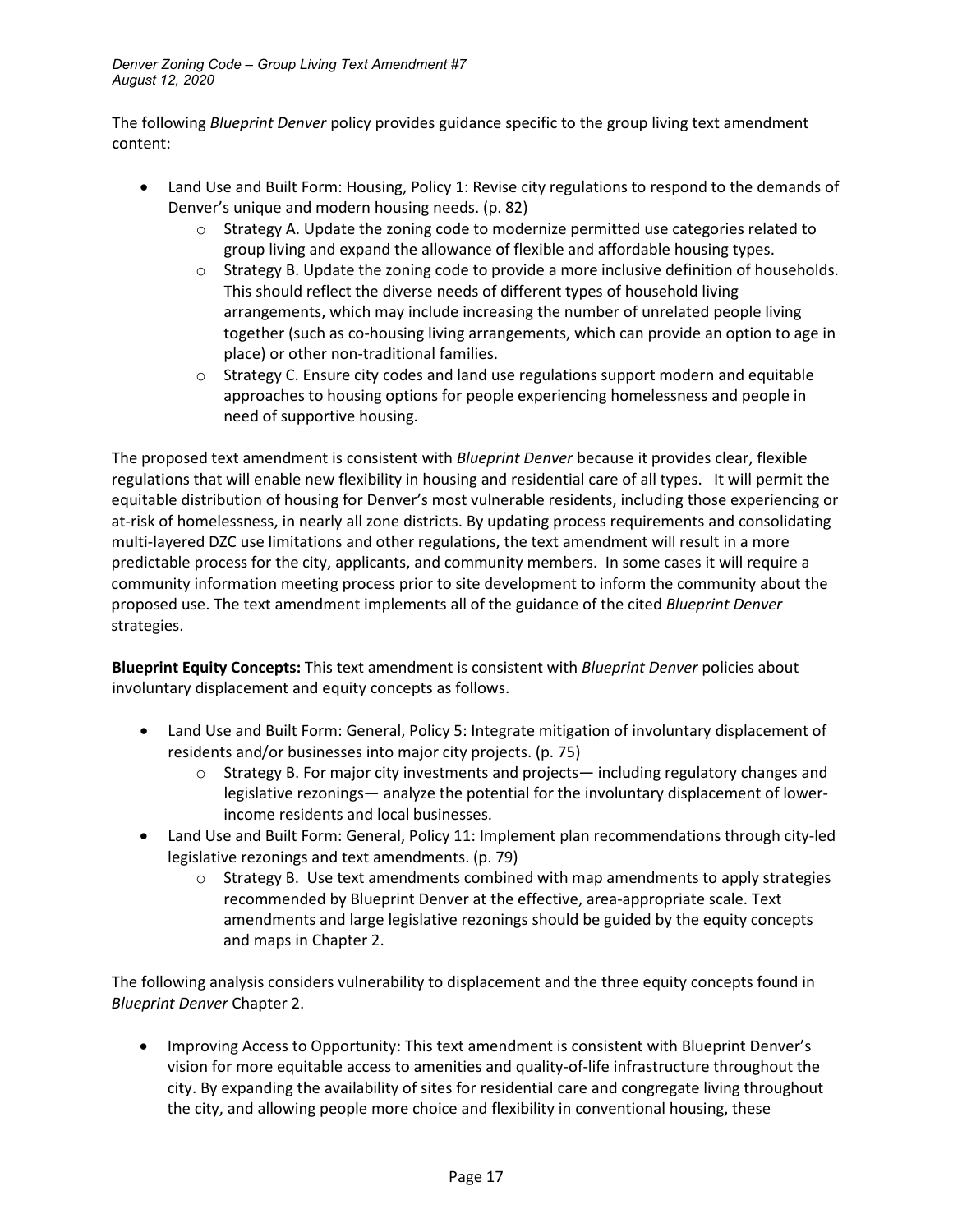amendments would enable a range of affordable housing options and enable providers to increase the range of affordable housing options so that people of all incomes can live where they have access to health care, food and other daily needs. In addition, this text amendment improves access to opportunity for the city's most vulnerable residents by reducing barriers to development of residential care uses and enabling providers to determine the optimal configuration of space for guests and offer a continuum of housing types in one location. Finally, by allowing people more choices in how they live together in conventional housing, residents will be able to live their lives without fear that their household is in violation of zoning regulations.

- Reducing Vulnerability to Displacement: This amendment would permit residential care and congregate living uses in more places, and provide additional flexibility for people to choose how they live together in households. This will reduce vulnerability to displacement by confirming that living with roommates, families sharing homes and cooperative houses are not in violation of the zoning code. Being able to double-up with another family to afford the cost of housing will help keep current residents in place. New definition language will specify that households are groups who have chosen to jointly occupy housing, and that "rent-by-the-room" uses are not permitted in single unit, two unit, and row house zone districts, thereby reducing the likelihood that families would be displaced to convert housing to rental sub-units. Finally, congregate living uses will allow for creative new and re-emerging housing types like singleroom occupancy, tiny home villages, co-living and other unconventional approaches, subject to existing building and safety regulations.
- Expanding Housing and Jobs Diversity: By allowing new flexibility in all types of housing, this amendment creates housing choices that accommodate households of different ages, sizes, and incomes. By expanding the areas allowed for housing for various populations – including families, the elderly, and people with disabilities, more Denverites will be able to live in neighborhoods of their choice. This also advances Denver's goal to maintain and increase racial, ethnic, and socioeconomic diversity in Denver's neighborhoods. Increasing the ability to attain homeownership by sharing costs can help build wealth and improve economic mobility. Therefore this text amendment is highly consistent with Blueprint's recommendations for expanding housing diversity.

In sum, the text amendment is consistent with all applicable guidance in *Blueprint Denver*.

### **Housing an Inclusive Denver (2018)**

*Housing and Inclusive Denver* was not adopted as a supplement to the Denver Comprehensive Plan, but it was adopted by City Council and can be considered as relevant guidance for reviewing the group living project. The proposed text amendment is consistent with the following *Housing an Inclusive Denver* (2018) policies:

- Legislative and Regulatory Strategies: Recommendation 2: Expand and strengthen land use regulations for affordable and mixed-income housing. (p. 47)
- Housing for Residents Experiencing Homelessness: Recommendation 1: Expand investments in housing options for residents experiencing homelessness and integrate providers across the housing continuum. (p. 70)
- Affordable and Workforce Rental Housing: Recommendation 5: Promote development of new affordable, mixed-income and mixed-use rental housing. (p. 83)